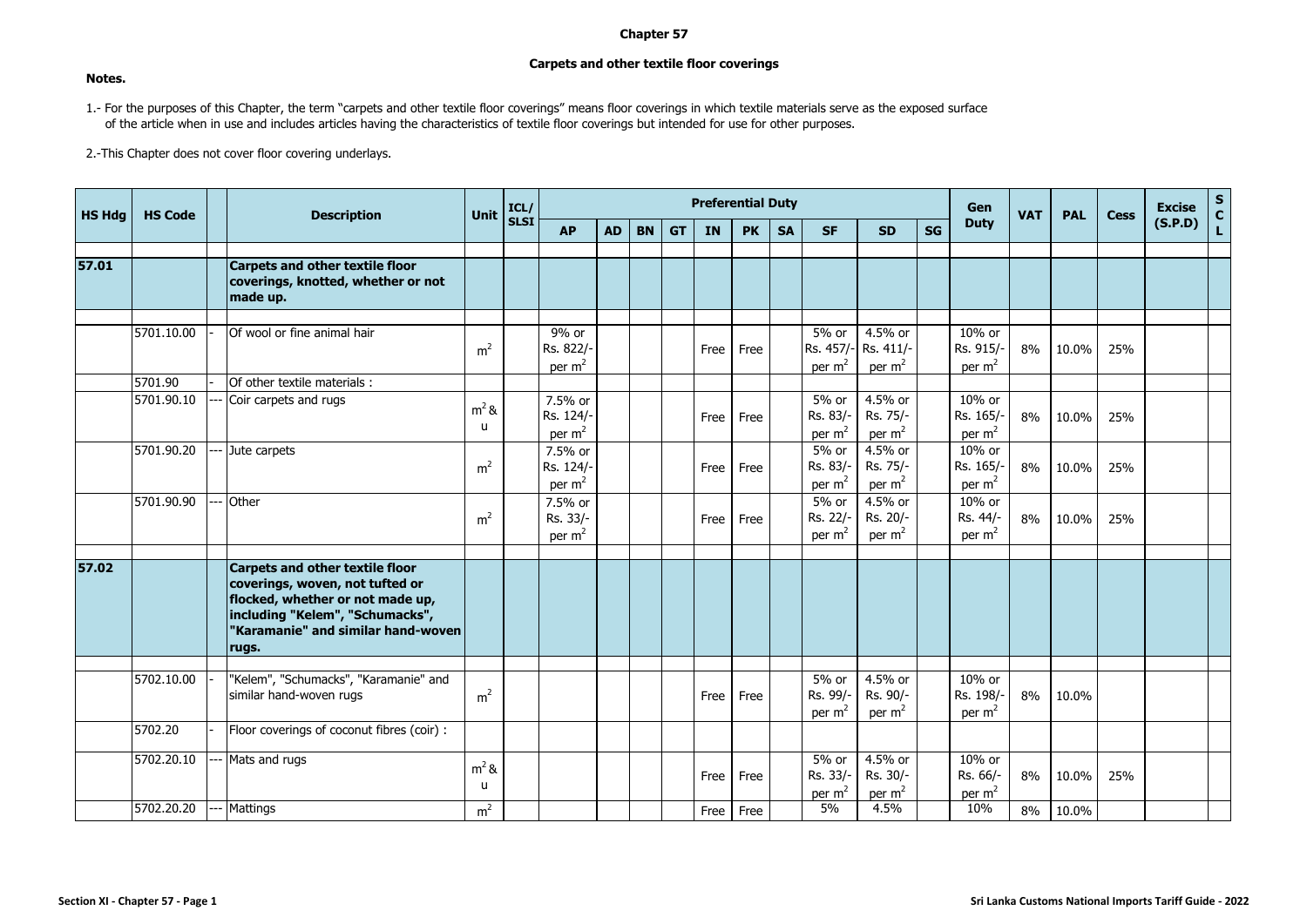| <b>HS Hdg</b> | <b>HS Code</b> | <b>Description</b>                                | Unit           | ICL/        |                                           |           |           |           | <b>Preferential Duty</b> |           |           |                                         |                                           |           | Gen                                      | <b>VAT</b> | <b>PAL</b> | <b>Cess</b> | <b>Excise</b><br>(S.P.D) | $\mathsf{s}$  |
|---------------|----------------|---------------------------------------------------|----------------|-------------|-------------------------------------------|-----------|-----------|-----------|--------------------------|-----------|-----------|-----------------------------------------|-------------------------------------------|-----------|------------------------------------------|------------|------------|-------------|--------------------------|---------------|
|               |                |                                                   |                | <b>SLSI</b> | <b>AP</b>                                 | <b>AD</b> | <b>BN</b> | <b>GT</b> | IN                       | <b>PK</b> | <b>SA</b> | <b>SF</b>                               | <b>SD</b>                                 | <b>SG</b> | <b>Duty</b>                              |            |            |             |                          | $\frac{c}{L}$ |
|               |                |                                                   |                |             |                                           |           |           |           |                          |           |           |                                         |                                           |           |                                          |            |            |             |                          |               |
|               | 5702.20.90     | Other                                             | m <sup>2</sup> |             |                                           |           |           |           | Free                     | Free      |           | 5% or<br>Rs. 33/-<br>per $m2$           | 4.5% or<br>Rs. 30/-<br>per $m2$           |           | 10% or<br>Rs. 66/-<br>per $m2$           | 8%         | 10.0%      |             |                          |               |
|               |                | Other, of pile construction, not made up :        |                |             |                                           |           |           |           |                          |           |           |                                         |                                           |           |                                          |            |            |             |                          |               |
|               | 5702.31.00     | Of wool or fine animal hair                       | m <sup>2</sup> |             |                                           |           |           |           | Free                     | Free      |           | 5% or<br>Rs. 495/<br>per $m2$           | 4.5% or<br>Rs. 450/-<br>per $m2$          |           | 10% or<br>Rs. 990/-<br>per $m2$          | 8%         | 10.0%      |             |                          |               |
|               | 5702.32.00     | Of man-made textile materials                     | m <sup>2</sup> |             |                                           |           |           |           | Free                     | Free      |           | 5%                                      | 4.5%                                      |           | 10%                                      | 8%         | 10.0%      |             |                          |               |
|               | 5702.39        | Of other textile materials:                       |                |             |                                           |           |           |           |                          |           |           |                                         |                                           |           |                                          |            |            |             |                          |               |
|               | 5702.39.10     | Jute carpets                                      | m <sup>2</sup> |             | 7.5%                                      |           |           |           | Free                     | Free      |           | 5%                                      | 4.5%                                      |           | 10%                                      | 8%         | Ex         |             |                          |               |
|               | 5702.39.90     | Other                                             | m <sup>2</sup> |             | 7.5% or<br>Rs. 21/-<br>per m <sup>2</sup> |           |           |           | Free                     | Free      |           | 5% or<br>Rs. 15/-<br>per m <sup>2</sup> | 4.5% or<br>Rs. 15/-<br>per m <sup>2</sup> |           | 10% or<br>Rs. 28/-<br>per m <sup>2</sup> | 8%         | 10.0%      |             |                          |               |
|               |                | Other, of pile construction, made up :            |                |             |                                           |           |           |           |                          |           |           |                                         |                                           |           |                                          |            |            |             |                          |               |
|               | 5702.41.00     | Of wool or fine animal hair                       | m <sup>2</sup> |             |                                           |           |           |           | Free                     | Free      |           | 5% or<br>Rs.<br>$1183/-$<br>per $m2$    | 4.5% or<br>Rs. 1100/-<br>per $m2$         |           | 10% or<br>Rs. 2365/<br>per $m2$          | 8%         | 10.0%      |             |                          |               |
|               | 5702.42.00     | Of man-made textile materials                     | m <sup>2</sup> |             | 9% or<br>Rs. 743/-<br>per $m2$            |           |           |           | Free                     | Free      |           | 5% or<br>Rs. 413/<br>per $m2$           | 4.5% or<br>Rs. 375/-<br>per $m2$          |           | 10% or<br>Rs. 825/-<br>per $m2$          | 8%         | Ex         |             |                          |               |
|               | 5702.49.00     | Of other textile materials                        | m <sup>2</sup> |             | 7.5% or<br>Rs. 33/-<br>per $m2$           |           |           |           | Free                     | Free      |           | 5% or<br>Rs. 22/-<br>per $m2$           | 4.5% or<br>Rs. 20/-<br>per $m2$           |           | 10% or<br>Rs. 44/-<br>per $m2$           | 8%         | 10.0%      |             |                          |               |
|               | 5702.50        | Other, not of pile construction, not made<br>up : |                |             |                                           |           |           |           |                          |           |           |                                         |                                           |           |                                          |            |            |             |                          |               |
|               | 5702.50.10     | Of wool or fine animal hair                       | m <sup>2</sup> |             |                                           |           |           |           | Free                     | Free      |           | 5%                                      | 4.5%                                      |           | 10%                                      | 8%         | 10.0%      |             |                          |               |
|               | 5702.50.20     | Of man-made textile materials                     | m <sup>2</sup> |             |                                           |           |           |           | Free                     | Free      |           | 5%                                      | 4.5%                                      |           | 10%                                      | 8%         | Ex         |             |                          |               |
|               | 5702.50.90     | Of other textile materials                        | m <sup>2</sup> |             | 7.5% or<br>Rs. 62/-<br>per $m2$           |           |           |           | Free                     | Free      |           | 5% or<br>Rs. 42/-<br>per $m2$           | 4.5% or<br>Rs. 40/-<br>per $m2$           |           | 10% or<br>Rs. 83/-<br>per $m2$           | 8%         | Ex         |             |                          |               |
|               |                | Other, not of pile construction, made up :        |                |             |                                           |           |           |           |                          |           |           |                                         |                                           |           |                                          |            |            |             |                          |               |
|               | 5702.91.00     | Of wool or fine animal hair                       | m <sup>2</sup> |             |                                           |           |           |           | Free                     | Free      |           | 5%                                      | 4.5%                                      |           | 10%                                      | 8%         | 10.0%      |             |                          |               |
|               | 5702.92.00     | Of man-made textile materials                     | m <sup>2</sup> | L           |                                           |           |           |           | Free                     | Free      |           | 5%                                      | 4.5%                                      |           | 10%                                      | 8%         | 10.0%      |             |                          |               |
|               | 5702.99.00     | Of other textile materials                        | m <sup>2</sup> |             | 7.5% or<br>Rs. 124/-<br>per $m2$          |           |           |           | Free                     | Free      |           | 5% or<br>Rs. 83/-<br>per $m2$           | 4.5% or<br>Rs. 75/-<br>per $m2$           |           | 10% or<br>Rs. 165/-<br>per $m2$          | 8%         | Ex         |             |                          |               |